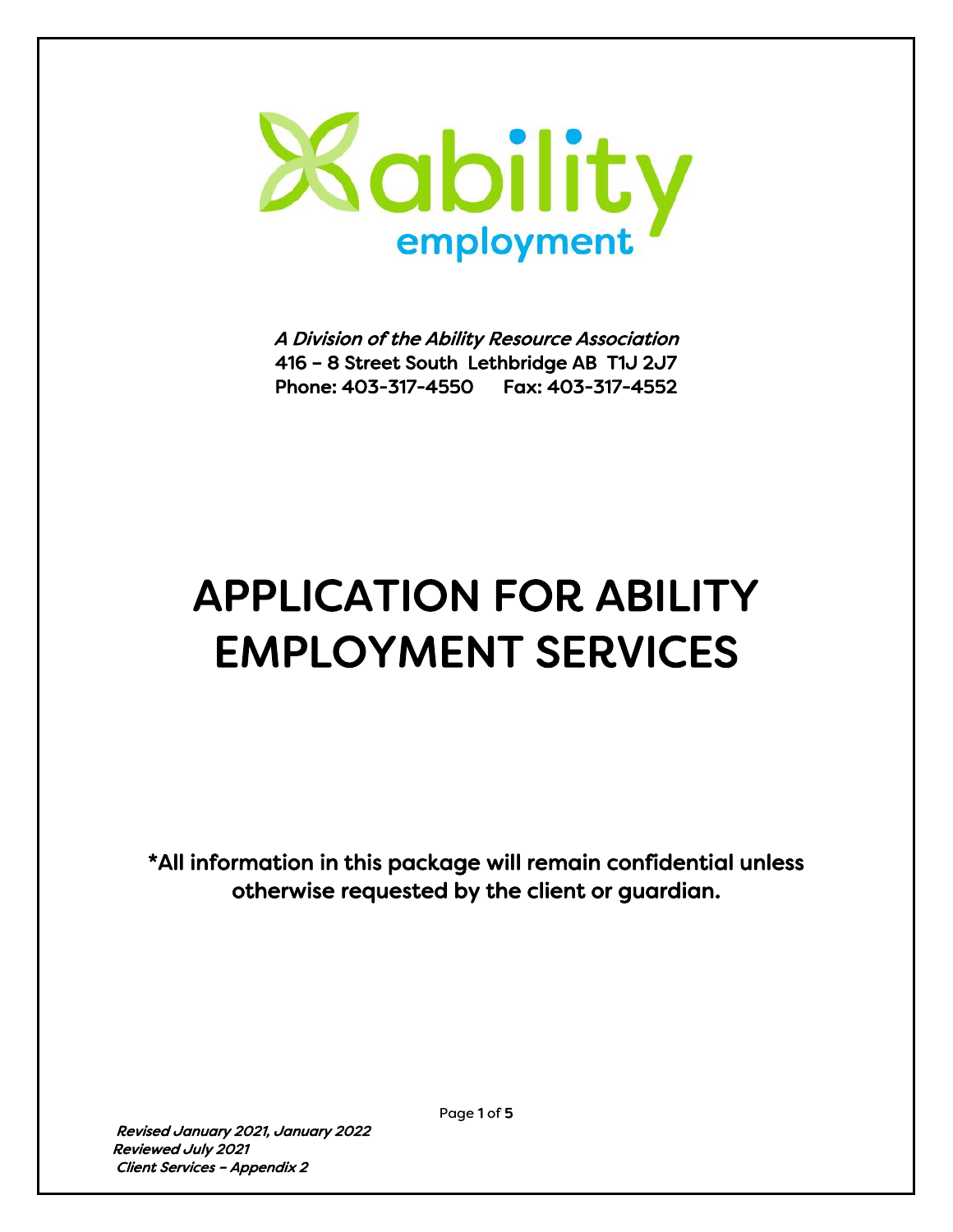## PERSONAL INFORMATION

|                    | <b>First</b>                                                       | Middle        | Last                                                                                  |
|--------------------|--------------------------------------------------------------------|---------------|---------------------------------------------------------------------------------------|
|                    |                                                                    |               |                                                                                       |
|                    |                                                                    |               |                                                                                       |
|                    |                                                                    |               |                                                                                       |
|                    |                                                                    |               |                                                                                       |
|                    | Month                                                              |               |                                                                                       |
|                    |                                                                    | Day           | Year                                                                                  |
|                    |                                                                    |               |                                                                                       |
|                    |                                                                    |               |                                                                                       |
|                    |                                                                    |               |                                                                                       |
|                    |                                                                    |               |                                                                                       |
|                    |                                                                    | If applicable |                                                                                       |
|                    |                                                                    |               | Please list any health care professionals who are involved in your overall health and |
| well-being:        |                                                                    |               |                                                                                       |
|                    |                                                                    |               |                                                                                       |
|                    |                                                                    |               |                                                                                       |
|                    |                                                                    |               |                                                                                       |
|                    |                                                                    | If applicable |                                                                                       |
|                    |                                                                    |               |                                                                                       |
|                    |                                                                    |               |                                                                                       |
|                    |                                                                    |               |                                                                                       |
| Reviewed July 2021 | Revised January 2021, January 2022<br>Client Services - Appendix 2 | Page 2 of 5   |                                                                                       |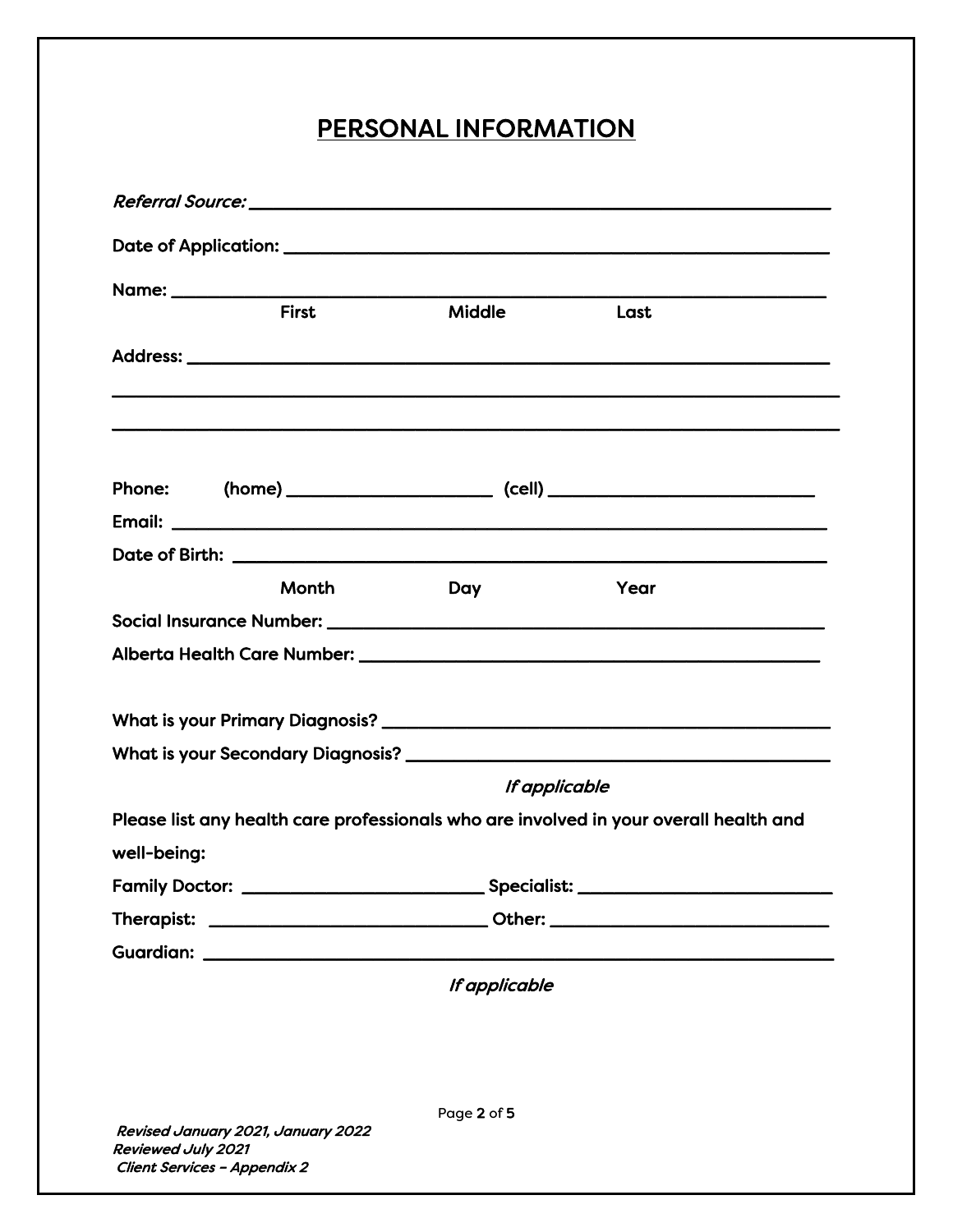### GENERAL INFORMATION

| Are you using any "street drugs"?                                              | <b>YES</b> | <b>NO</b>  |           |
|--------------------------------------------------------------------------------|------------|------------|-----------|
| Have you used them in the past 2 months                                        | <b>YES</b> | <b>NO</b>  |           |
|                                                                                |            |            |           |
| If you have a criminal record for which you have not been pardoned? If yes,    |            |            |           |
| please list the nature of the charges and the year:                            |            |            |           |
|                                                                                |            |            |           |
|                                                                                |            |            |           |
| Please describe your current living situation and list the people who give you |            |            |           |
| support (Service Providers, Family,                                            |            |            |           |
|                                                                                |            |            |           |
|                                                                                |            |            |           |
| <b>FUNDING INFORMATION</b>                                                     |            |            |           |
|                                                                                |            |            |           |
| Are you on Medical Employment Insurance (EI)?                                  |            | <b>YES</b> | <b>NO</b> |
| Do you receive Persons with Developmental Disability (PDD) funding? YES        |            |            | <b>NO</b> |
| Have you received services from Ability Employment or Community Access (or     |            |            |           |
| both)?                                                                         |            | <b>YES</b> | <b>NO</b> |
| Have you had a WCB claim in the last 6 months?                                 |            | <b>YES</b> | <b>NO</b> |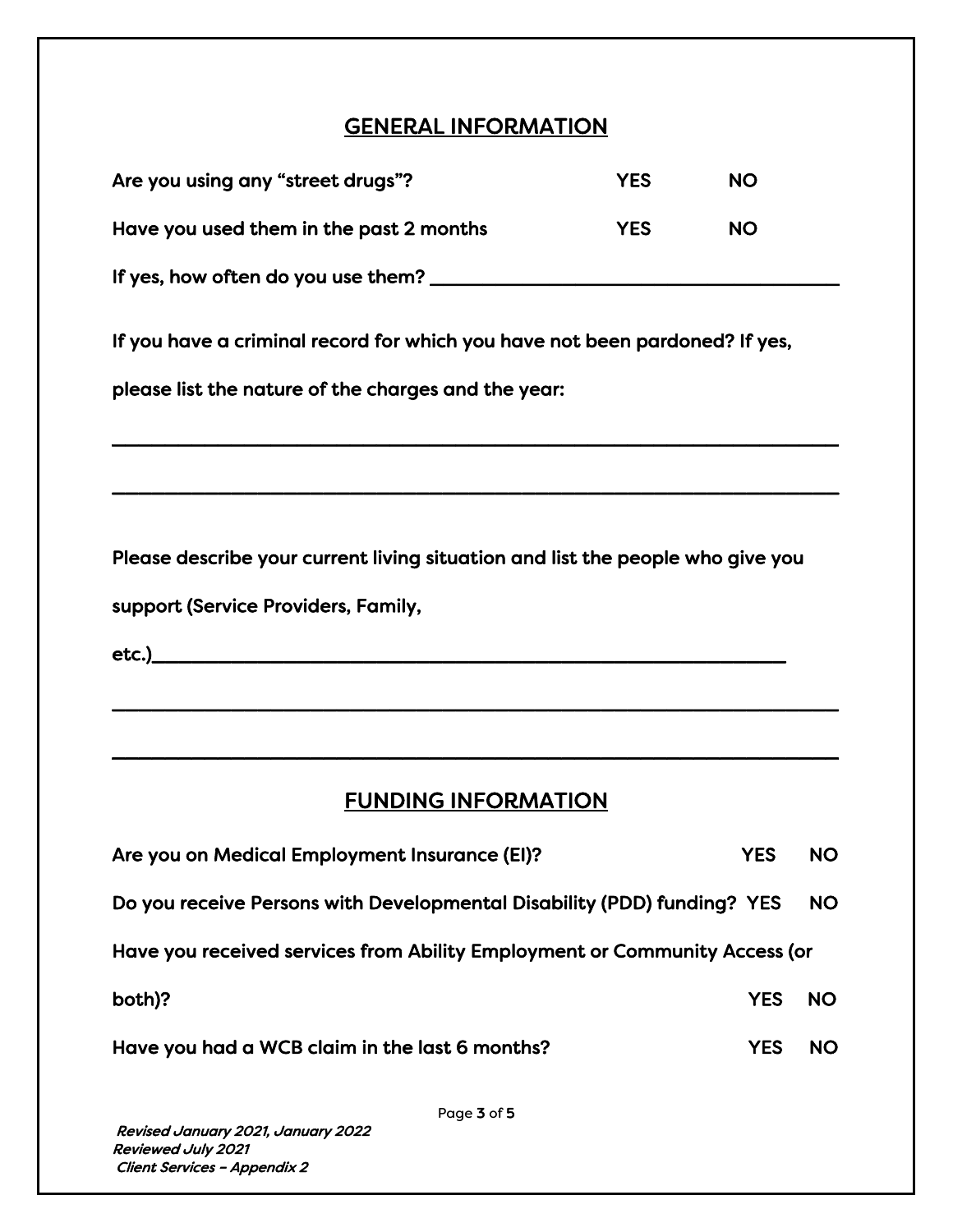| If YES, what was the claim for and are you still on this funding? |                                      |      |  |  |  |
|-------------------------------------------------------------------|--------------------------------------|------|--|--|--|
|                                                                   | <b>EMERGENCY CONTACT INFORMATION</b> |      |  |  |  |
| Name: ___________________________                                 |                                      |      |  |  |  |
| Phone Number: _________________                                   | Phone Number: _________________      |      |  |  |  |
| Relationship: __________________                                  |                                      |      |  |  |  |
| <b>Applicant Signature</b>                                        | Name (print)                         | Date |  |  |  |
| <b>Ability Staff Signature</b>                                    | <b>Title</b>                         | Date |  |  |  |
| <b>Guardian Signature</b>                                         | Name (print)                         | Date |  |  |  |